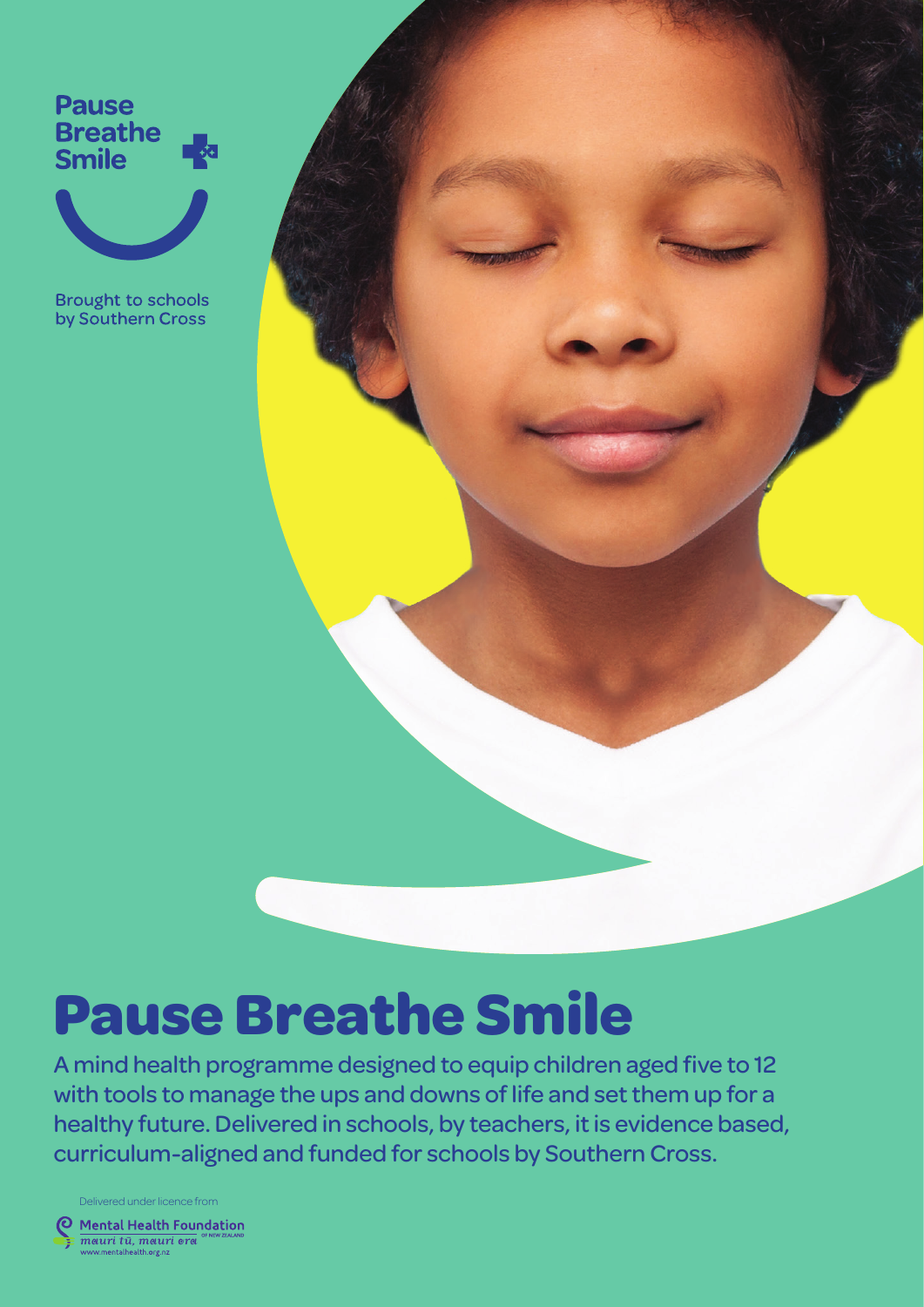

**Wellbeing (feeling good and functioning well)**

# **Pause Breathe Smile in schools**

#### **How it Works**

This whole-school PLD provides everything your school needs to implement a robust, evidence-based wellbeing programme in your kura. Whether your school already has wellbeing initiatives or you're just starting out, the Pause Breathe Smile programme will meet you where you are to layer, enrich, and embed wellbeing experiences and approaches. By building the capacity of your team, you can build the wellbeing outcomes for your learners.

#### **Uniquely New Zealand**

Pause Breathe Smile was developed at the Mental Health Foundation of New Zealand, with specialist input sought from experts in education, mental health, and mindfulness, all underpinned by firm acknowledgement of New Zealand's unique bicultural context. Curriculum-aligned with resources in both English and Māori, Pause Breathe Smile is contextualised by Te Whare Tapa Whā – Sir Mason Durie's model of hauora from a Māori perspective.

### **Free PLD, fully funded by Southern Cross**

Southern Cross' involvement makes it possible for Pause Breathe Smile to be made available free of charge to any Primary or Intermediate school in New Zealand. Each trained school receives a PBS sign to display on the school gate or office, each teacher receives a printed Educators Handbook and each student receives a printed Student Learning Journal. We are so grateful for the support of Southern Cross as we work to improve the health and wellbeing of young New Zealanders.

### **Core Mindfulness Practices**

**Mind health skills for kids**





**Mindful Eating Gratitude Kindness Resilience**











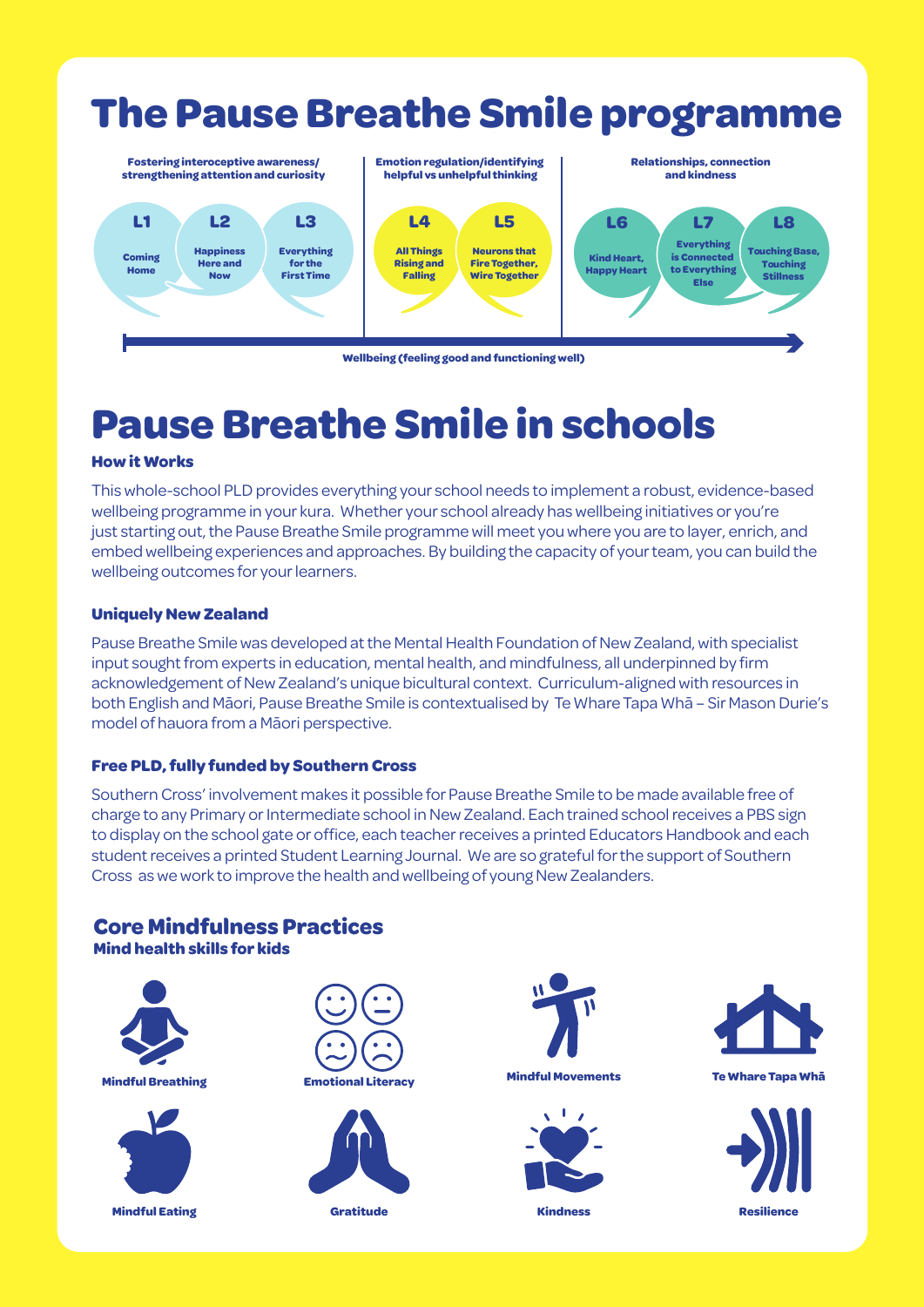# **Pause Breathe Smile PLD**

### **Learn, practise, deliver, embed**

Training workshop: Teacher only-day (in person) OR 4 x1 hour multi-sessions (online). **He wakaeke noa** IIIS Super Coach

**Resources**

Learn about wellbeing, practice mindfulness and access additional teacher-focused resources. **TeHauora ote Kaiako** Educatoruelle

Supported, quick implementation, digital pātaka that works alongside printed Educator Handbooks and Student Learning Journals. **Ngā Rauemi tautoko**

Underpinned by research and ongoing evaluation of each school. **O**<br>Digital supportations **Tautīnei**

**h**

Regular opportunities to engage with other PBS educators and experts.

**"This is the best PLD we've ever done as a school. We are excited to start our (PBS) journey as we know it will have huge benefits to our diverse student wellbeing needs." - Teacher Feedback**